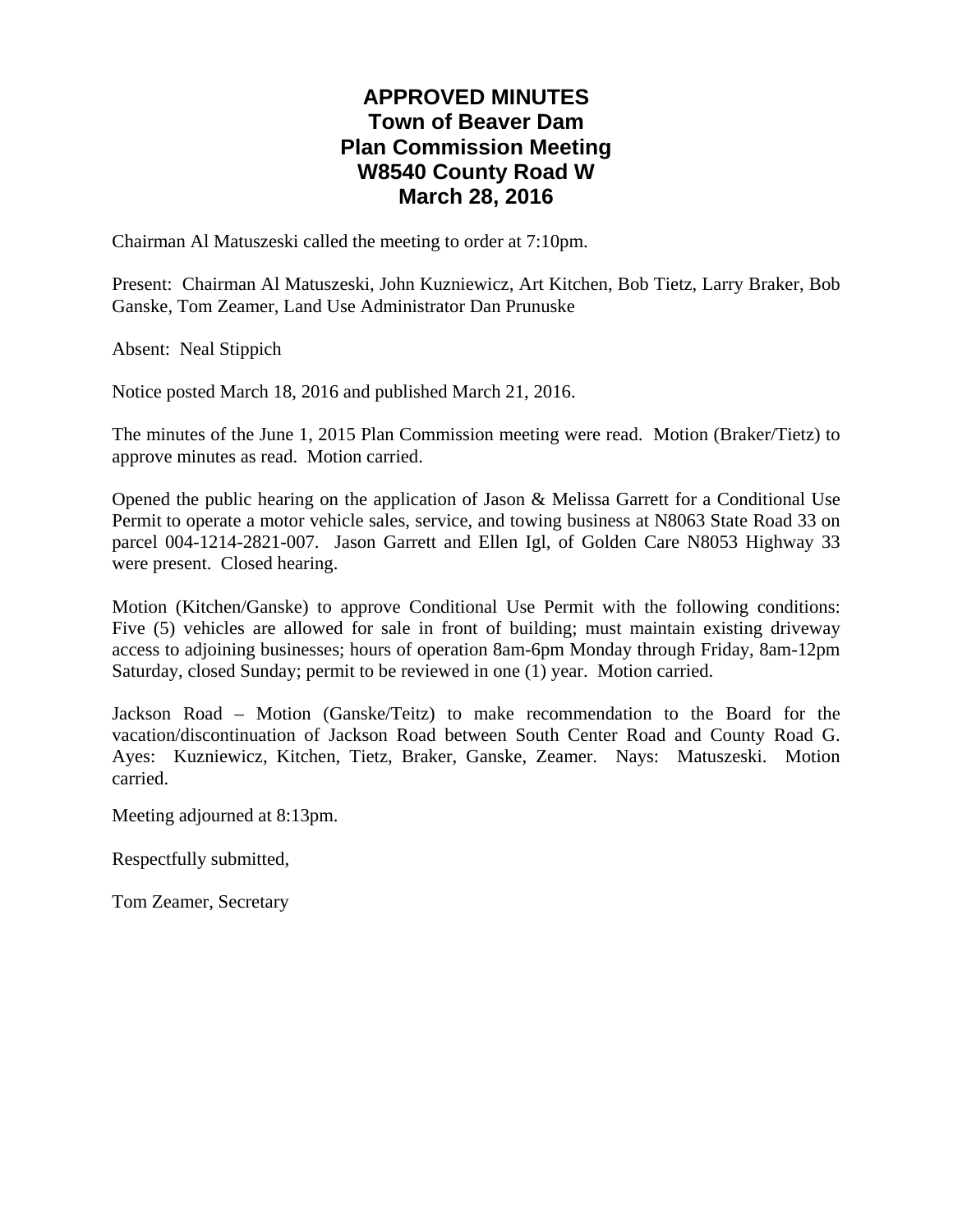# **APPROVED MINUTES Town of Beaver Dam Plan Commission Public Hearing and Meeting W8540 County Road W April 25, 2016**

Chairman Al Matuszeski called the meeting to order at 7:00pm.

Present: Chairman Al Matuszeski, John Kuzniewicz, Art Kitchen, Tom Zeamer, Bob Tietz, Larry Braker, Bob Ganske, Land Use Administrator Dan Prunuske, Secretary Kristine Klodowski.

Absent: Neal Stippich.

Notice posted April 15, 2016 and published April 14, 2016.

The minutes of the March 28, 2016 Plan Commission meeting were read. Motion (Kitchen/Kuzniewicz) to approve minutes with correction of addition of "existing" between "…must maintain (*existing*) driveway access to adjoining…". Motion carried.

Opened the public hearing on the Bohl Farms, LLC application for a Conditional Use Permit to operate the existing animal livestock facility at N6566 County Road G on parcels 004-1114- 0933-000 & 0004-1114-0932-000. Howard Bohl was present. Prunuske stated that the Town must approve permit if application meets all conditions of State application. Joe Giebel of Dodge County was present and indicated that Bohl Farms, LLC has met all minimum standards of State Code and the Town should be able to make findings necessary to approve Livestock application. Discussion.

Motion (Kuzniewicz/Tietz) to approve Conditional Use Permit for Bohl Farms, LLC. Motion carried.

Bohl is asking for reimbursement of \$500 fee due to untimeliness of Town Board. Discussion. Bohl was advised he would need to bring that issue to the Town Board.

Motion (Tietz/Braker) to adjourn. Motion carried. 7:20pm.

Respectfully submitted,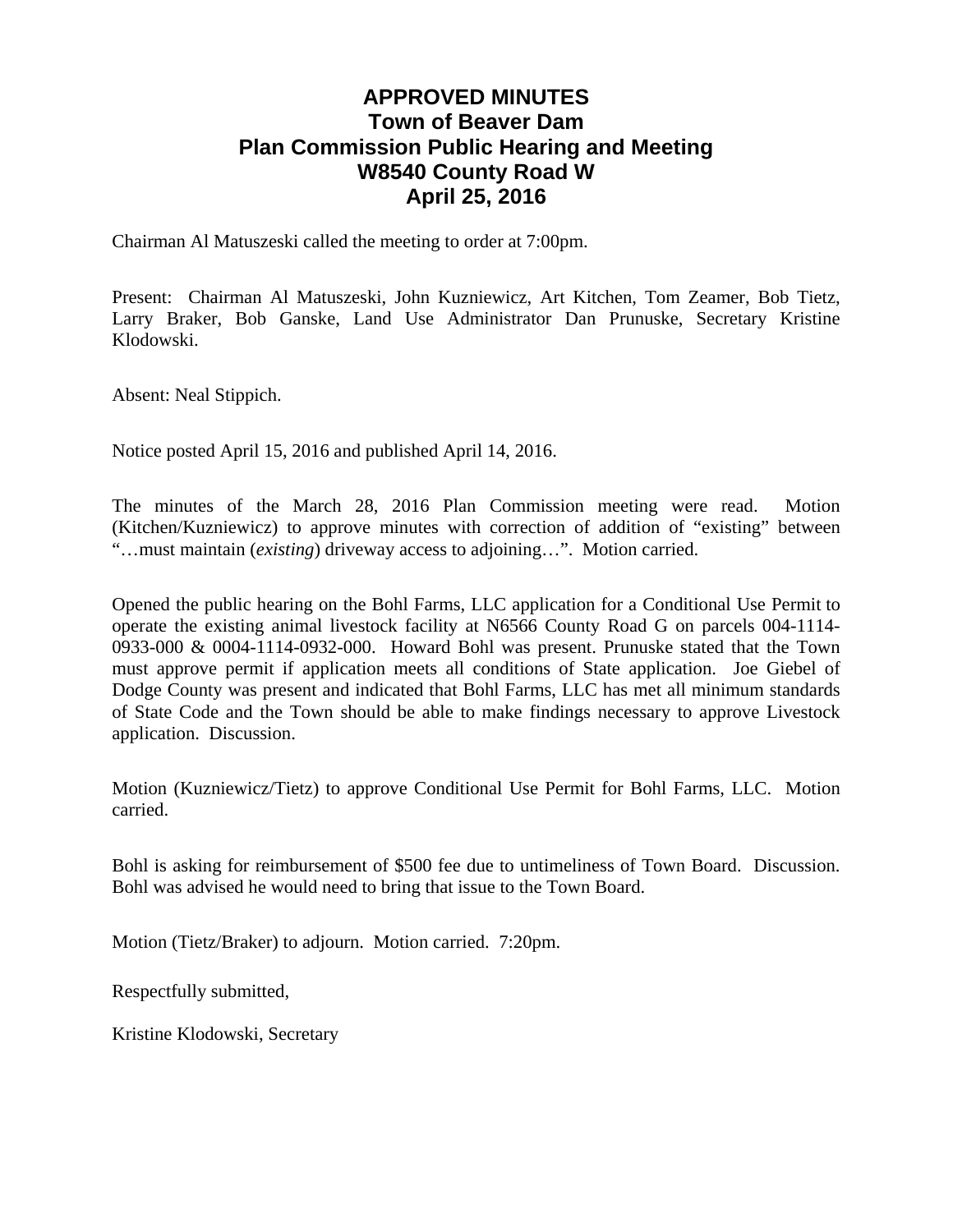# **APPROVED MINUTES Town of Beaver Dam Plan Commission Public Hearing and Meeting W8540 County Road W June 27, 2016**

Acting chairman Neal Stippich called the meeting to order at 7:01pm.

Present: Acting Chairman Neal Stippich, Al Matuszeski, John Kuzniewicz, Art Kitchen, Tom Zeamer, Bob Tietz, Larry Braker, Bob Ganske, Land Use Administrator Dan Prunuske, Secretary Kristine Klodowski.

Absent: Tom Zeamer.

Notice posted June 6, 2016 and published June 9, 2016 and amended notice posted June 18, 2016 and published June 20, 2016.

The minutes of April 25, 2016 meeting were read. Motion (Tietz/Kuzniewicz) to approve minutes as read. Motion carried.

Chairman opened the public hearing on the petition of F.W.R. Nell Farms, Inc. to rezone part of Parcel 004-1114-2343-000 located in the SW¼ of the SE¼ of Section 23, T. 11 N., R. 14 E. from A-1 Prime Agricultural to A-2 General Agricultural. Ronald and Debbie Nell were present. Prunuske stated handling unprocessed commodities is acceptable in A-2 and not in A-1. Neighboring residents, Barnett, were present and stated they saw no problem with it. Discussion. Chairman Stippich closed the hearing.

Motion (Stippich/Kitchen) to recommend to the town board approval of rezoning if it is necessary to create a parcel according to the zoning code of the Town of Beaver Dam. Motion carried.

Presentation by Town Chairman Stippich on changes that would be needed to the zoning code and zoning map to enable farmers to claim farmland preservation tax credits. Discussion only. Kitchen pointed out the Town would need to redo zoning code. Town Board will schedule a public hearing with Scott Karel from the State of Wisconsin and Dean Perlick from Dodge County upon certification from the State.

Motion (Tietz/Braker) to adjourn 8:03pm. Motion carried.

Respectfully submitted,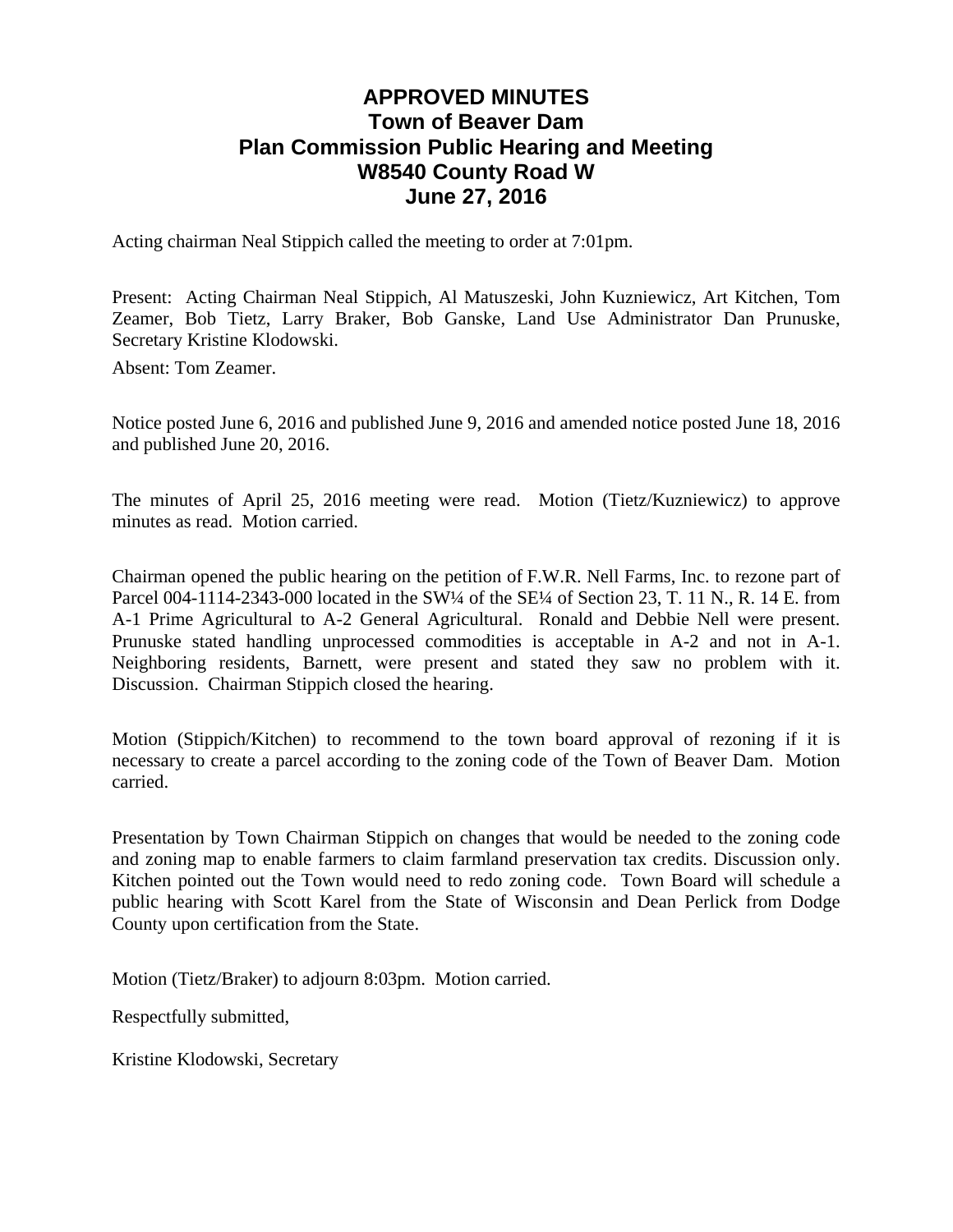# **APPROVED MINUTES Town of Beaver Dam Plan Commission Public Hearing and Meeting W8540 County Road W August 29, 2016**

Chairman Tom Zeamer called the meeting to order at 7:0pm.

Present: Chairman Tom Zeamer, Al Matuszeski, John Kuzniewicz, Art Kitchen, Bob Tietz, Larry Braker, Bob Ganske, Land Use Administrator Dan Prunuske, Secretary Kristine Klodowski.

Absent: Neal Stippich.

Notice posted August 17, 2016 and published August 19, 2016.

The minutes of June 27, 2016 meeting were read. Motion (Kuzniewicz/Tietz) to approve minutes as read. Motion carried.

Chairman opened the public hearing on the application of Shanna R. Katze for a Conditional Use Permit to establish a beauty salon as a home occupation in the R-1 zoning district on Parcel 004-1214-2144-002 located at N8122 County Road W. Shana Katze was present and indicated her intention to use a porch with an entrance and exit as an in-home beauty salon. She has spoken with both of her neighbors and has received no opposition. Chairman Zeamer closed the public hearing.

Motion (Braker/Tietz) to approve the Conditional Use Permit of Shanna R. Katze to establish a beauty salon as a home occupation in the R-1 zoning district on Parcel 004-1214-2144-002 located at N8122 County Road W. Motion carried.

Land Use Administrator Prunuske addressed Charlie and Gale Fakes' (present) interest in rezoning a parcel on East Plaza Drive for the purpose of softball practice/training in an area currently zoned Industrial. Discussion. It was suggested that the Fakes may want to apply for a land use permit, which the LUA will have to deny, and then go before the Board of Appeals in an attempt for timely approval.

Motion (Tietz/Ganske) to adjourn 7:22pm. Motion carried.

Respectfully submitted,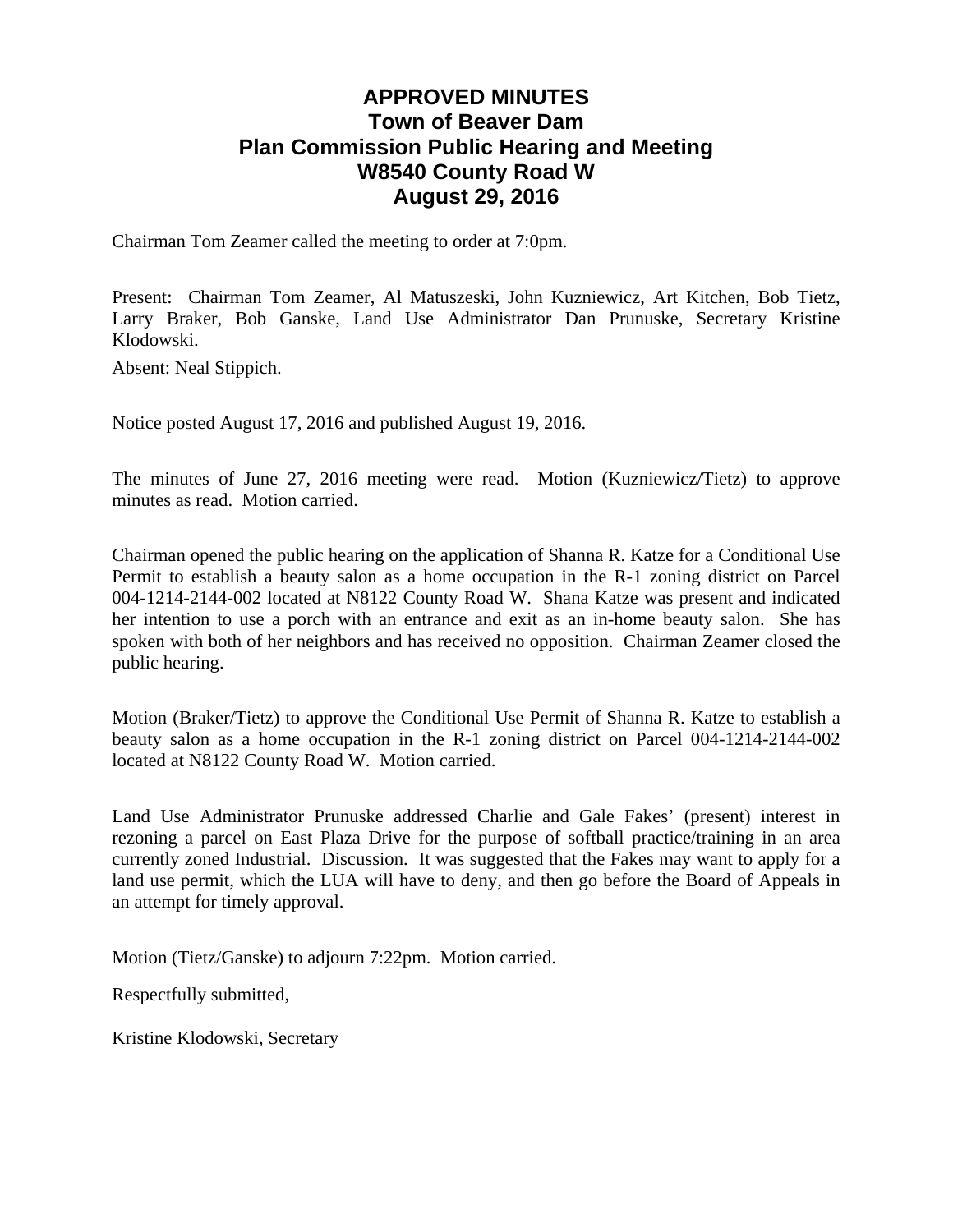# **APPROVED MINUTES Town of Beaver Dam Plan Commission Public Hearing and Meeting W8540 County Road W October 31, 2016**

Chairman Tom Zeamer called the meeting to order at 7:00pm.

Present: Chairman Tom Zeamer, Al Matuszeski, John Kuzniewicz, Art Kitchen, Bob Tietz, Larry Braker, Land Use Administrator Dan Prunuske, Secretary Kristine Klodowski. Absent: Neal Stippich.

Notice posted October 13, 2016, amended notice posted October 15, 2016, and amended notice published October 18, 2016.

The minutes of August 29, 2016 meeting were read. Motion (Kuzniewicz/Matuszeski) to approve. Motion carried.

Letter of intent from Dick Leistekow, agent for the William J. Bohl Trust, for a division of Parcel 004-1114-0722-000 at N7621 County Road D. LUA Dan Prunuske indicated that transfer is between owners of adjoining parcels and appears before the Board as the Town line lies between the parcels. Dick Leistekow was present, and indicated the United Cooperative is interested in the property for future expansion. John Kraus, adjoining landowner, present and indicated no opposition. Prunuske indicated that it will need to be rezoned prior to future planned use. Motion (Kitchen/Tietz) to approve letter of intent. Motion carried.

Chairman opened public hearing on the application of Jim Flowers, agent for Enterprsie Rent-A-Car, for a Conditional Use Permit to establish an automobile rental agency in/on the Gates Falbe Collision Center on Parcel 004-1114-0733-001 at W9666 Beaverland Parkway. Jim Flowers present and indicated Enterprise Rent-A-Car would rent automobiles, have office space, clean vehicles between rentals, 12-20 spots on site, 1 wash bay. Discussion. Closed public hearing.

Motion (Braker/Tietz) to approve application for a Conditional Use Permit for Enterprise Rent-A-Car to establish an automobile rental agency in/on the Gates Falbe Collision Center on Parcel 004-1114-0733-001 at W9666 Beaverland Parkway. Motion carried.

Motion (Tietz/Kitchen) to adjourn 7:17pm. Motion carried.

Respectfully submitted,